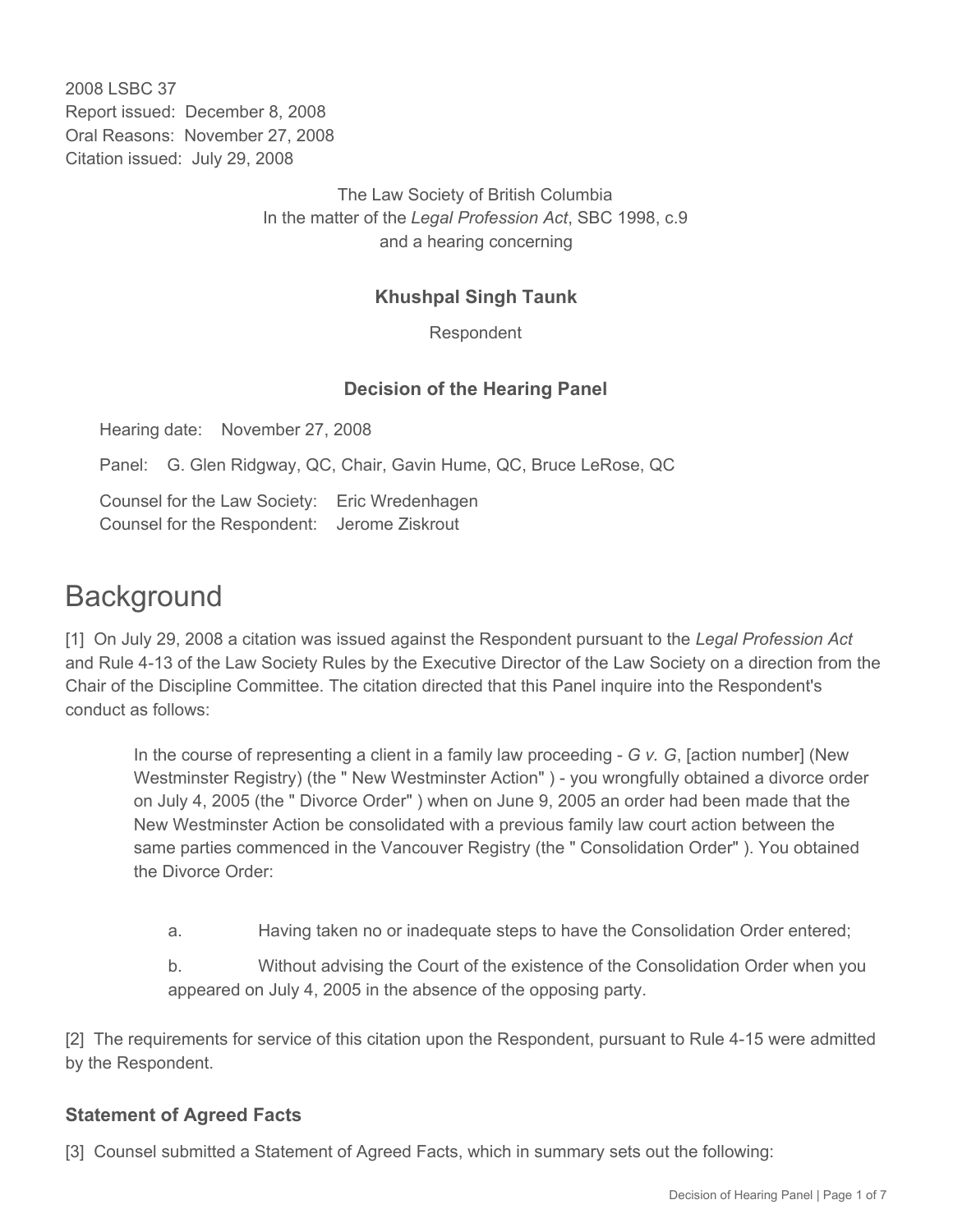1. The Respondent was admitted to the bar of the Province of British Columbia on May 19, 2000. From that time to January 9, 2003, he was an associate with Beck Robinson & Company. Since January 9, 2003, he has practised on an office-sharing basis under the name " MMT Law" in Surrey. His practice currently consists of approximately 80% motor vehicle (plaintiff), 10% immigration law, 5% family law (uncontested divorces only), 5% civil litigation and creditors' remedies.

2. In or about March 2005, the Respondent was retained by his client MG to represent him in a divorce proceeding.

3. On January 29, 2004, MG's wife KG commenced a *Family Relations Act* proceeding in the Supreme Court, Vancouver Registry (the " Vancouver Action" ).

4. KG subsequently obtained a Without Notice Restraining Order dated February 6, 2004 enjoining MG from restraining, disposing of, encumbering, assigning or similarly dealing with family assets.

5. On February 20, 2004, MG filed a Statement of Defence and Counterclaim - Family Law Proceeding in the Vancouver Action. The Counterclaim contained a number of claims for relief, including a divorce.

6. On April 15, 2004, KG and MG, both represented by counsel, attended a Judicial Case Conference before Madam Justice Loo, and reached agreement on a number of issues, which was recorded in a Case Management Plan (the " Plan" ).

7. The April 15, 2004 case conference resulted in a consent order (the " Consent Order" ). The Consent Order reflected a resolution of some of the matters at issue in the Vancouver Action, such as custody, access and child support. No formal Order was entered.

8. In or about February 2005, MG retained the Respondent. At their first meeting on March 7, 2005, MG provided the Respondent with the pleadings in the Vancouver Action. He advised the Respondent (incorrectly) that he had not sought a divorce in the Counterclaim. He further advised that all issues had been resolved except for the divorce (this was also incorrect: in fact, issues of spousal support and property division were outstanding and unresolved).

9. On March 10, 2005, the Respondent commenced a new action by filing a Writ of Summons - Family Law Proceeding and a Statement of Claim - Family Law Proceeding in the Supreme Court's New Westminster registry (the " New Westminster Action" ).

10. At the time the Respondent commenced the New Westminster Action, the Vancouver Action had not been dismissed or resolved by final judgment. The issues of divorce, spousal support and property division were still live and unresolved issues in the Vancouver Action.

11. On April 4, 2005, MG provided the Respondent with a copy of the Plan in the Vancouver Action. Upon reviewing the Plan, the Respondent realized that divorce, spousal support and property division were outstanding issues.

12. On April 5, 2005, the Respondent filed an Amended Writ of Summons - Family Law Proceeding and an Amended Statement of Claim - Family Law Proceeding (the " Amended Claim" ) in the New Westminster Action.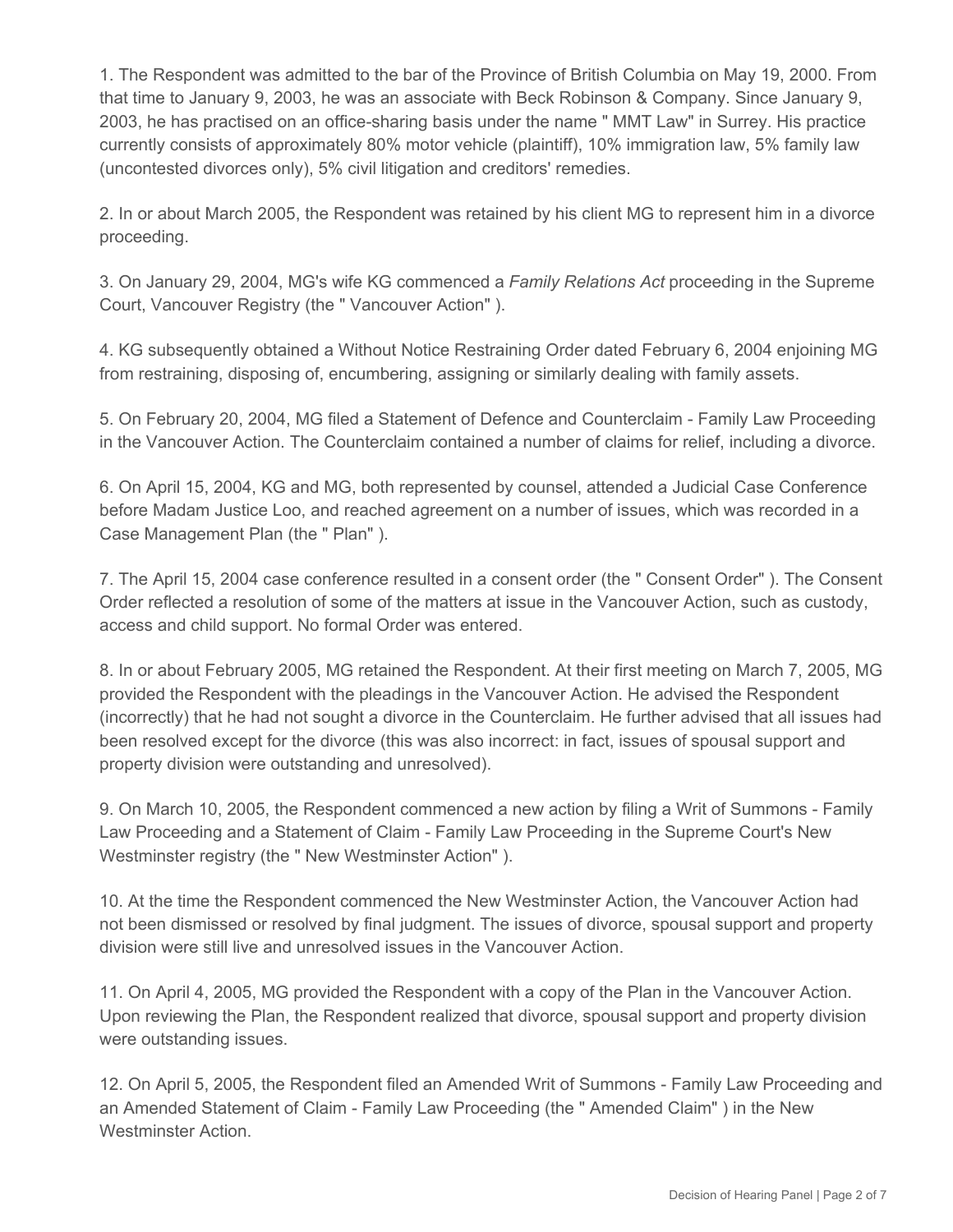13. The material change made to the Amended Claim occurred in paragraph 14. Whereas paragraph 14 of the original statement of claim (in the New Westminster Action) stated incorrectly that the Consent Order in the Vancouver Action " resolved all the issues other than the divorce," paragraph 14 of the Amended Claim reads as follows:

The Defendant [KG] commenced an action in the Supreme Court of British Columbia, Vancouver Registry under Court File [number]. The Consent Order was signed on April 15, 2004 by the parties and their respective counsels [sic], resolved all issues other than the divorce, spousal support and property division. [underlining in original]

14. KG delivered a Statement of Defence - Family Law Proceeding (the " Defence" ) in the New Westminster Action.

15. In the Defence, the defendant pled as follows:

The Defendant only opposes the claim for Divorce until all other issues have been resolved. There are outstanding issues of spousal support and division of property. The Defendant will consent to divorce once the issues of spousal support and division of property have been resolved. [par. 6, underlining in original]

...

It is the Defendant's position that these matters including the Plaintiff's claim for divorce should be and would be better dealt with in the Vancouver location of Supreme Court as an action has already been commenced in the Supreme Court of British Columbia, Vancouver Registry, Court File No. [number] especially since the Plaintiff counterclaimed for divorce on February 20, 2004 at the Vancouver Registry. It does not make sense for the Plaintiff to now commence a new action for divorce at the New Westminster Registry when he has already filed for divorce at the Vancouver Registry. " [par. 14, underlining in original]

16. On April 29, 2005, the Respondent brought a Chambers application in the New Westminster Action, seeking an order for divorce. The application was heard before Madam Justice Smith.

17. The Respondent's client MG wanted to obtain a speedy divorce so that he could proceed with an arranged marriage to a new spouse in India. Madam Justice Smith was not prepared to grant a divorce until all other issues outstanding between the parties had been resolved.

18. In the result, therefore, Madam Justice Smith adjourned the application generally so that the outstanding issues in the Vancouver Action (property division and spousal support) could be resolved before the divorce application was dealt with. Toward the end of the application, Her Ladyship stated as follows:

I'm not into negotiating this. No, there's not any divorce order until those - I'll just adjourn it generally, on the condition that the issues raised in the FRA counterclaim in Vancouver, under Action Number [number], must be resolved.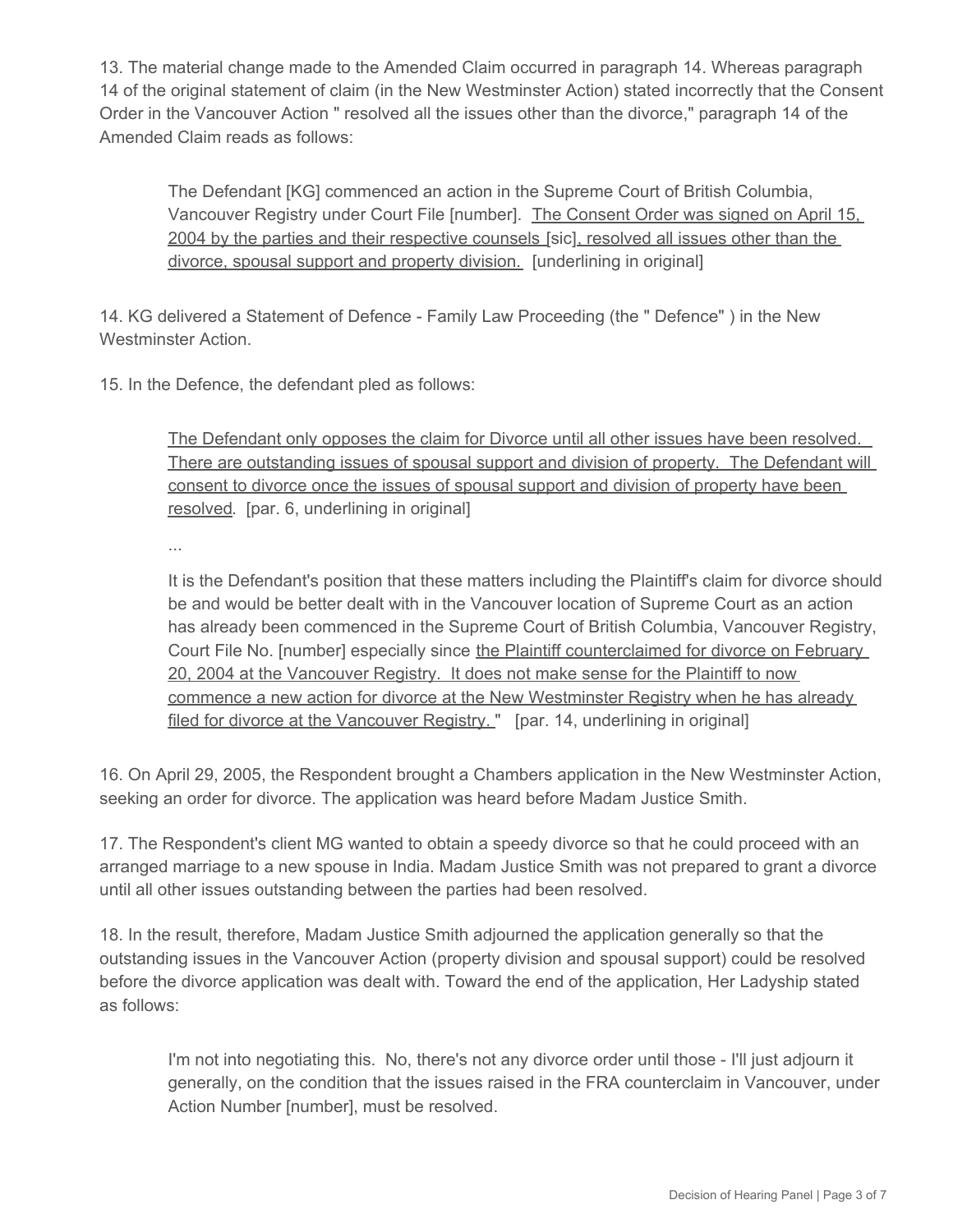19. The Respondent brought the divorce application back to Court on June 9, 2005, even though the condition imposed by Madam Justice Smith - namely, that the issues of spousal support and property division be resolved - had not been met.

20. In order to address the issues of property division and spousal support, the Respondent filed an affidavit of MG in which MG deposed that his only property was a part interest in real property that had been foreclosed on by creditors, and that he had no income because he was unemployed.

21. In response, KG filed an affidavit in which she deposed that MG had an interest in two companies. She also advised the Court that she had filed a Form 89 (financial disclosure) in the Vancouver Action, but that MG had not done so.

22. Because of the unresolved and outstanding issues between the parties, Madam Justice Smith rejected the Respondent's submission that the divorce be granted immediately and ordered instead that the Vancouver Action and the New Westminster Action be consolidated (the " Consolidation Order" ):

THE COURT: Well, I'll tell you what. He's going to resolve this marriage breakdown first, before he goes on to the next marriage. And what I'm going to do is *I am going to make a consolidation order, Mr. Registrar, consolidating the Vancouver action with this action under this action number, because the next time this comes back to court, these two files are going to be together.* So the next judge can see what's going on. And there is authority to decline a divorce if there are outstanding issues. And **I am not prepared to grant a divorce in these circumstances without some attention being given to the outstanding issues.** ...

THE COURT: ... I'm not going to grant an order until that Vancouver file is here and I see what's going on. So if you want to --

MR. TAUNK: I --

THE COURT: -- arrange for that to be brought back here, I've made a consolidation order so this isn't dealt with in a piecemeal basis. You get the Vancouver file here. Let us know what's going on. ...

THE COURT: -- this is not a 15-minute application. This is a --

MR. TAUNK: My Lady, but I would request this honourable court to grant the divorce order on a condition --

THE COURT: No.

MR. TAUNK: -- that --

THE COURT: No. No. You can bring this on next week.

MR. TAUNK: After consolidating, if we file 18A form within so many days and we will have our divorce order, at least, so that we should have a guarantee at least that whatever we have done we will be doing and down the road that to get a divorce order at least there must be hope. And if there's no hope, then there's no point of coming back and --

THE COURT: Mr. Taunk, I have said you can come back to the Court with the Vancouver file; you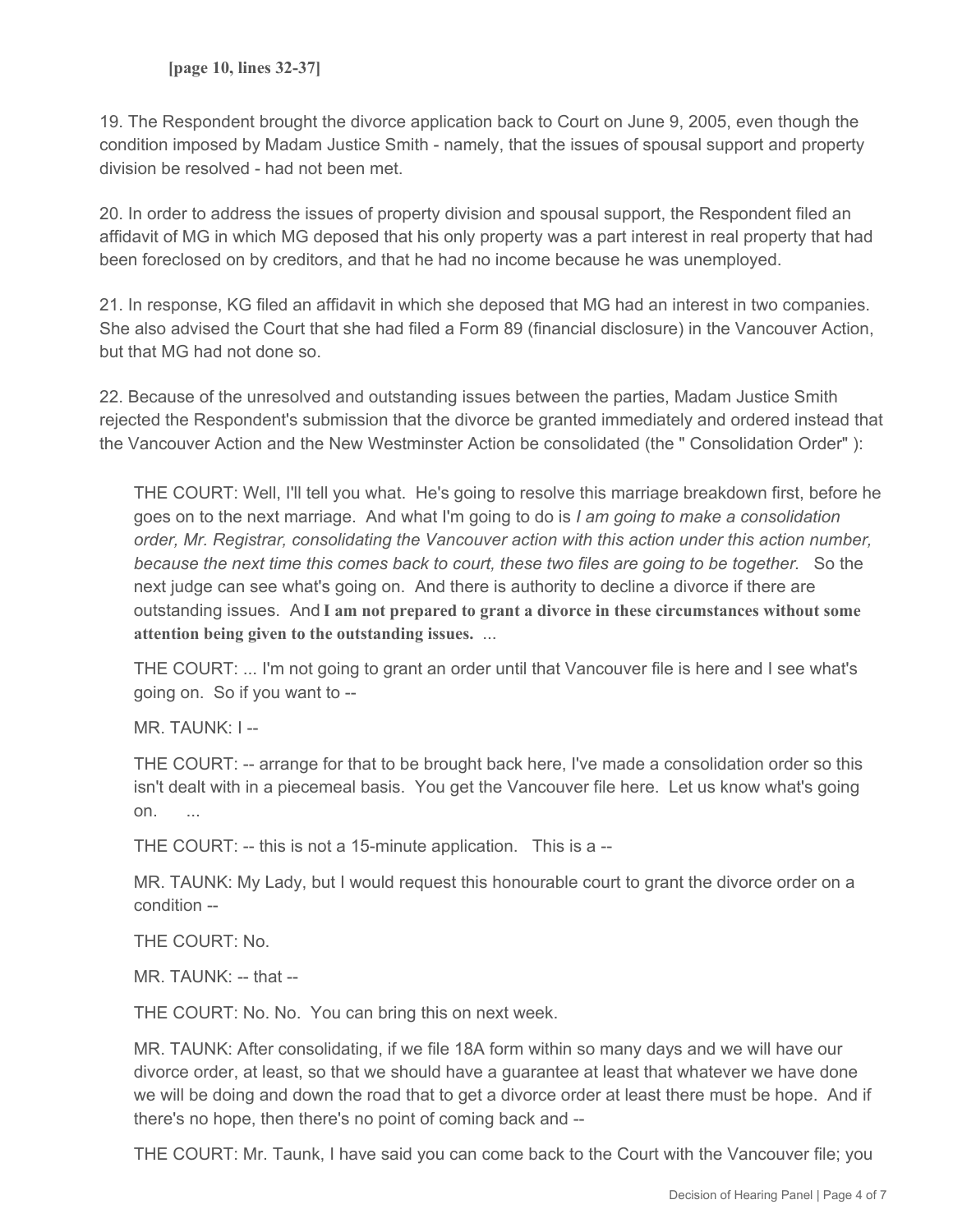can deal with it next week, if you want, but you have to put this together. And the court has to know what's going on in both these actions. ...

MR. TAUNK: So then give me at least one month date, My Lady. ...

THE COURT: Okay. July 4th.

MR. TAUNK: Thank you, My Lady.

THE COURT: And Mr. Taunk, you'll have to prepare a consolidation order.

MR. TAUNK: Yes, My Lady.

[Emphasis added.]

23. Following the June 9, 2005 attendance, the Respondent prepared a draft of the Consolidation Order and sent it to KG by letter dated June 13, 2005.

24. The draft Order was ultimately signed by KG and the Respondent. This draft was rejected for filing by the Registry because of two defects: (1) it incorrectly referred to the Vancouver Action as " this action" and purported to consolidate the New Westminster Action with the Vancouver Action rather than the reverse; and (2) as an order issued in the New Westminster Action, it should have identified MG as the plaintiff and KG as the defendant, rather than the other way around.

25. Following the rejection of the first draft of the Consolidation Order, the Respondent prepared a new draft order and attempted again to have it entered. However, that draft order was once again rejected by the Registry as the revised draft still incorrectly had the New Westminster Action being consolidated with the Vancouver Action, and further did not set out the styles of cause.

26. Following his unsuccessful attempts to have the Consolidation Order entered, the Respondent set his application down for hearing on July 4, 2005, despite the fact that the two actions remained unconsolidated.

27. The Respondent did not serve a Notice of Hearing on KG.

28. The Respondent appeared in Court on July 4, 2005 before Madam Justice Dillon. KG did not appear, either with or without counsel.

29. At the July 4, 2005 attendance, the Respondent did not advise the Court of:

- (a) the two previous attendances before Madam Justice Smith;
- (b) the existence of the Vancouver Action;
- (c) the consolidation order made by Madam Justice Smith;
- (d) KG's reason for opposing the application.

30. As a result, the order for divorce sought by the Respondent was made, dated July 4, 2005 (the " Divorce Order" ).

31. KG subsequently became aware of the Divorce Order and wrote a letter of complaint to the Law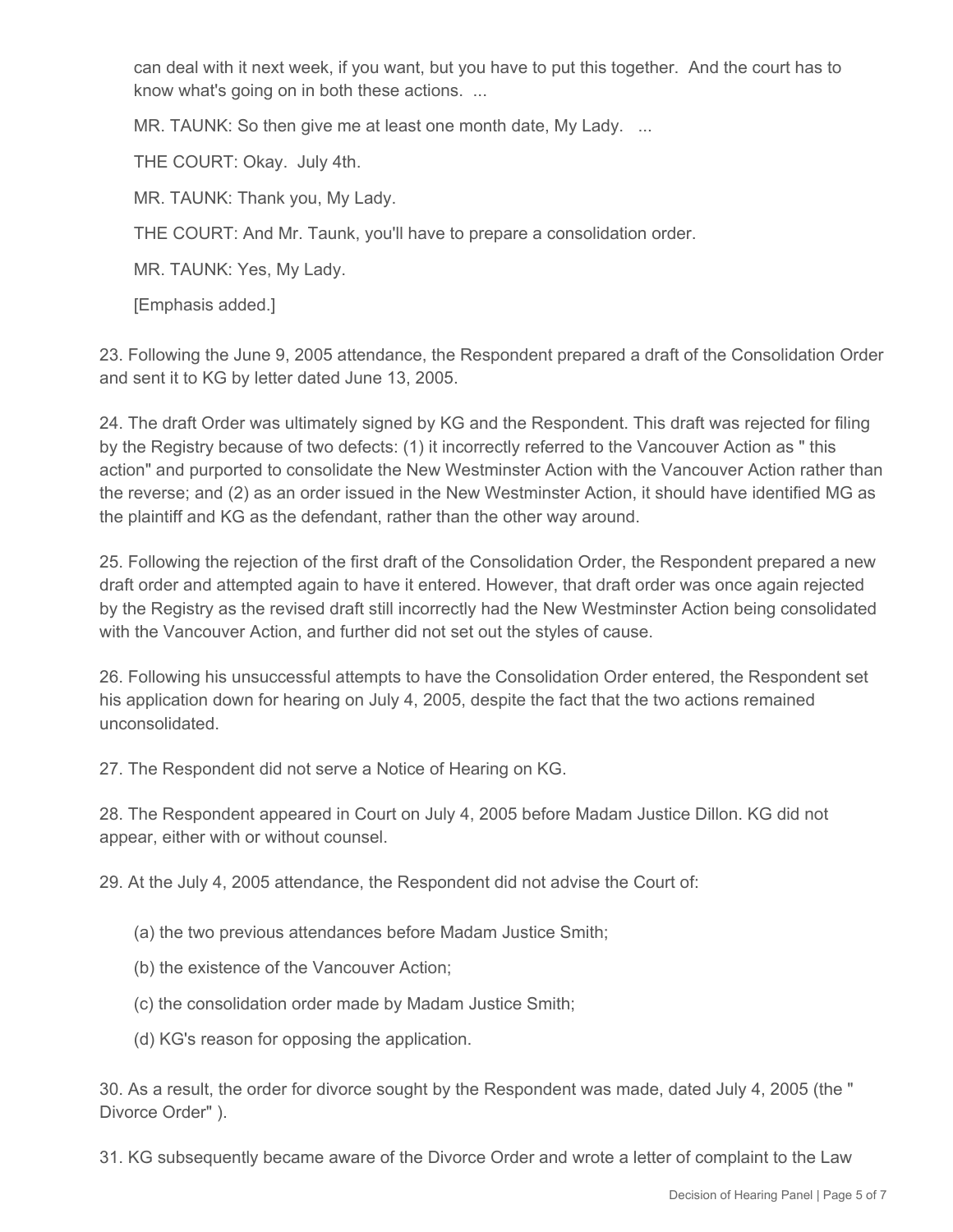Society.

32. There was an exchange of correspondence between the Law Society and the Respondent between February 27, 2007 and November 30, 2007, wherein the issues that gave rise to the complaint were reviewed.

33. The Respondent, in his letter of November 30, 2007 to the Law Society provides the following explanation for his decision to seek a divorce order on July 4, 2005:

The consolidation order was not entered by July 04, 2005. Since the application was adjourned to that date, I determined to appear in Court that day and make a further attempt to obtain a divorce order for my client. I fully expected KG to appear and oppose it. KG did not appear. I went to Court and appeared that day assuming that the presiding judge would have reviewed the Court file and through reading the clerk's notes have knowledge of what had transpired before Madam Justice Smith on June 09, 2005. I had in mind Madam Justice Smith's comments on June 09, 2005 that another judge might grant the order (see transcript page 9, line 43-45). Also, by July 04, 2005, I thought that there were realistically no outstanding issues about division of assets or spousal support because my client had instructed me that he and the defendant had no equity in any assets they had and that there was a short fall of about \$300,000 due to creditors after a Court ordered sale of the assets. Additionally, my client was unemployed at that time.

34. In the same letter, the Respondent admitted that he should have advised Madam Justice Dillon of the consolidation order, admitted that he had failed in this duty to the Court, and expressed regret.

35. The Respondent admits that he wrongfully obtained the Divorce Order on July 4, 2005, in the absence of KG, (1) having taken inadequate steps to have the Consolidation Order entered; and (2) without advising the Court of the existence of the Consolidation Order. The Respondent admits that his conduct in this regard constitutes professional misconduct.

[4] The Panel accepts the admission by the Respondent that his conduct described in the citation amounted to professional misconduct and determines that he has, in fact, committed professional misconduct.

### **Penalty**

[5] The Law Society and counsel for the Respondent discussed the appropriate penalty under the circumstances. As a result of that discussion, the Respondent consented to the following disciplinary action:

(a) A one-month suspension, commencing the first day of the month following the citation hearing date, being December 1, 2008; and

(b) Costs in the amount of \$2,500.

[6] In addition, the Respondent acknowledged that the circumstances summarizing this admission will be made as required by Rule 4-38 and that the publication would identify him.

[7] The Panel reviewed the documents provided with the Statement of Agreed Facts. In particular the Panel paid attention to the transcripts of the appearances before The Honourable Madam Justice Smith, which are